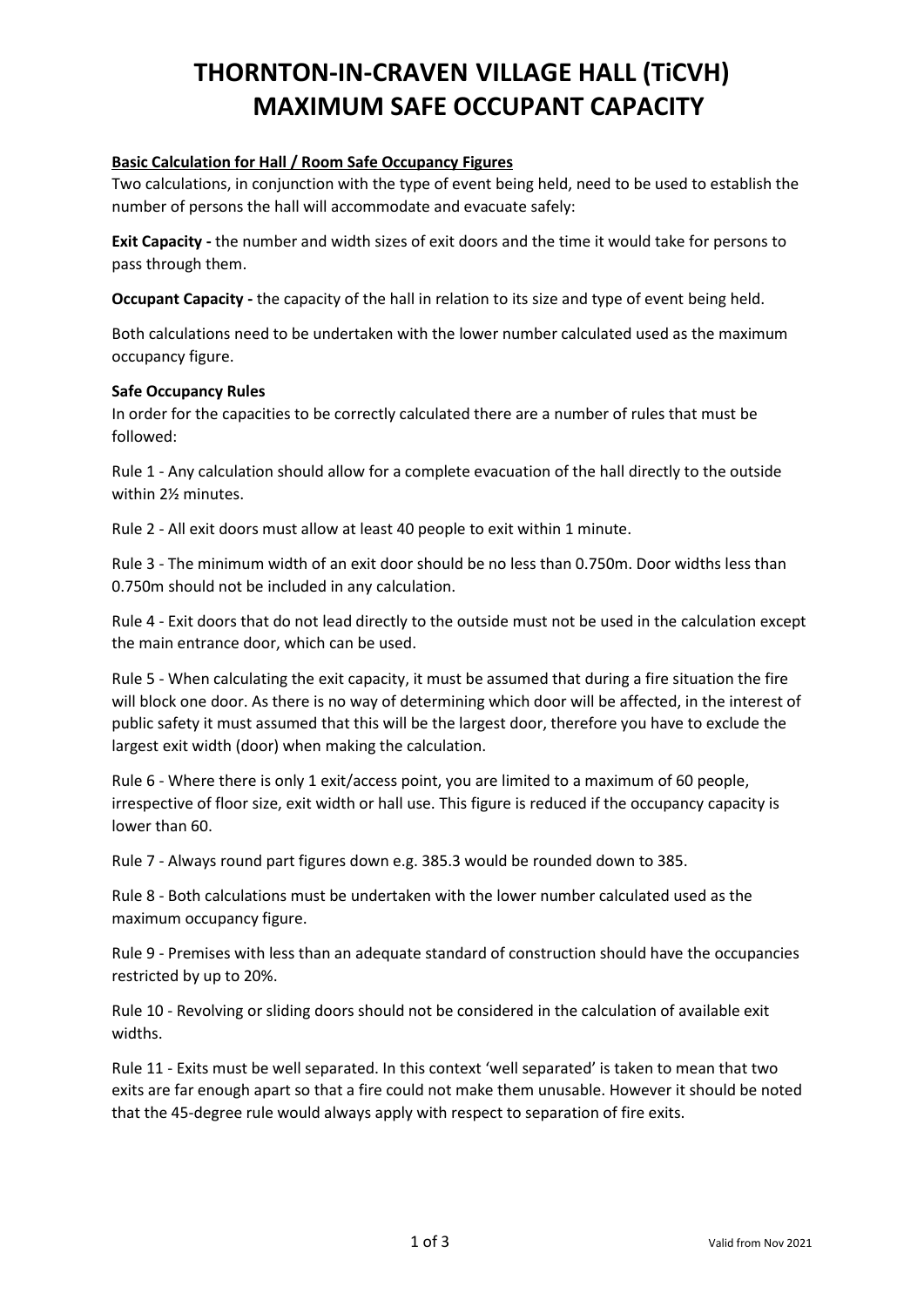# **THORNTON-IN-CRAVEN VILLAGE HALL (TiCVH) MAXIMUM SAFE OCCUPANT CAPACITY**

Rule 12 - An external exit door in a corridor can be used providing, that it is a final exit door, leads to a place of safety and is opposite the hall door, this door should be the one used in the calculation not the hall door.

Rule 13 - Fire exits must never be locked. All exit doors should be easily opened from within, must never require a key to open and open in the direction of escape.

Rule 14 - Final exits should lead to a place of ultimate safety i.e. not an enclosed yard or garden.

Rule 15 - Exit doors that may be utilised by wheelchair users require a minimum width of not less than 900mm.

Rule 16 - Travel distances to a final exit should not exceed 18metres in one direction or 45metres where an alternative is provided.

Rule 17 - An Evacuation route from a hall through a kitchen area cannot be considered, as these areas are not a 'protected escape route' and can be extremely hazardous.

Rule 18 - In a hall with a stage, whether fixed or portable, the stage should be calculated separately.

### **Calculating - Exit Capacity**

To establish the number of persons the hall will accommodate in relation to the number of exit doors (ie. the exit capacity) the following steps must be carried out:

- Measure and add together the widths of all the exit doors (in metres)
- Divide by 0.750m (minimum single door width)
- Multiply by 40 (maximum number of persons exiting per minute
- Multiply by 2.5 (minutes to evacuate)

#### **Thornton-in-Craven village hall - Exit capacity**

Front Door width = 1.2m

Bar Fire Escape width = 1.0m

The front door being largest exit door must be discarded under rule 5

 $1.0m \div 0.75 = 1.3 \times 40 = 52 \times 2.5 = 130$ 

#### **Total exit capacity is 130**

#### **Calculating - Occupant capacity**

This is related to hall size and density of people within the available floor space. When the hall is in use an occupant load factor value ( $m<sup>2</sup>$  per person) is introduced, in relation to the floor area being used.

Various events, such as discos, conferences, dining facilities etc. will have different load factor values. See below for occupant load factors.

The calculation, therefore, is the size of the hall (in square metres) divided by the occupant load factor.